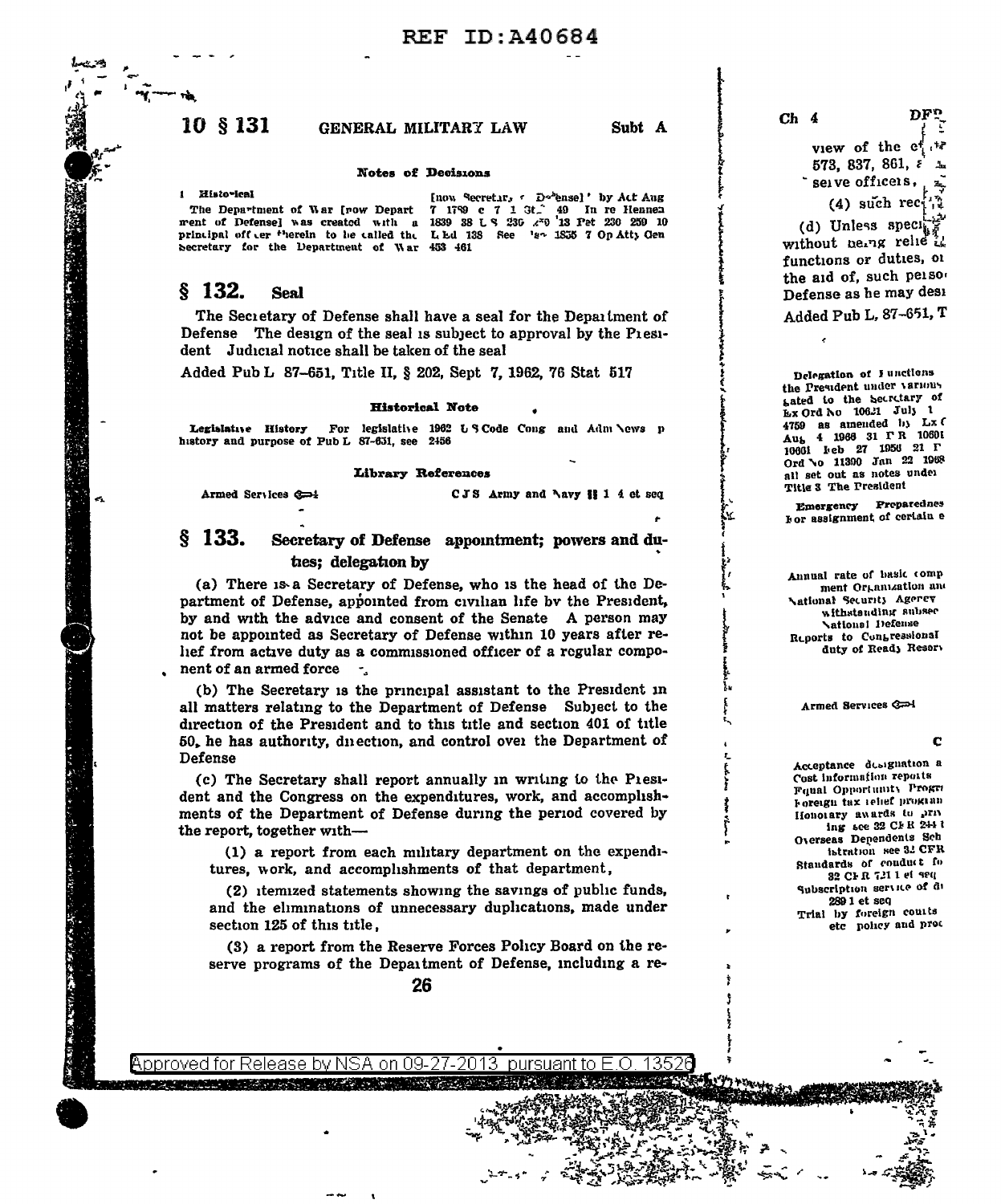|                                         | KEF.<br><b>ID:A40684</b>                                                                                                                                                                                                                                                                                                                     |  |
|-----------------------------------------|----------------------------------------------------------------------------------------------------------------------------------------------------------------------------------------------------------------------------------------------------------------------------------------------------------------------------------------------|--|
|                                         | $10 \t3133$<br>Ch <sub>4</sub><br>DEPARTMENT OF DEFENSE                                                                                                                                                                                                                                                                                      |  |
|                                         | view of the effectiveness of chapters 51, 337, 361, 363 549,<br>573, 837, 861, and 863 of this title, as far as they apply to re-<br>serve officers, and                                                                                                                                                                                     |  |
| by At Aug<br>t re Hennen                | (4) such recommendations as he considers appropriate                                                                                                                                                                                                                                                                                         |  |
| 13 Pet 230 250 10<br>1855 7 Op Atty Cen | (d) Unless specifically prohib fed by law, the Secretary may,<br>without being relieved of his responsibility, perform any of his<br>functions or duties, or exercise any of his powers through, or with                                                                                                                                     |  |
|                                         | the aid of, such persons in, or organizations of, the Department of<br>Defense as he may designate                                                                                                                                                                                                                                           |  |
| Department of<br>al by the Presi-       | Added Pub L 87-651, Title II, § 202, Sept 7, 1962, 76 Stat 517                                                                                                                                                                                                                                                                               |  |
|                                         | <b>Historical Note</b>                                                                                                                                                                                                                                                                                                                       |  |
| 3 Stat 517                              | Delegation of Functions Functions of paredness functions to the Secretary of<br>the President under various sections dele<br>Defense see Parts 1 4 and 30 of Fx<br>gated to the Secretary of Defense see<br>Ord No 11490 Oct 28 1969 34 F R 17567<br>Ex Ord No 10621 July 1 1955 20 FR<br>set out as a note under section 2292 of            |  |
| nd Adm \ews p                           | 4759 as amended by Fx Ord No 11294<br>the Appendix to Title 50 War and Na<br>tional Defense<br>Aug 4 1966 31 FR 10601 Fx Ord \o<br>10661 Feb 27 1936 21 FR 1915 Fx<br>Legislative History<br>l or legislative<br>Ord \o 11390 Jan 22 1968 33 b R 841<br>history and purpose of Pub L 87-651 see<br>all set out as notes under section 301 of |  |
| ny \$\$14 et seq                        | 1962 US Code Cong and Adm \ews, p<br>Title 3 The President<br>2456<br><b>Emergency Preparedness Functions</b><br>For assignment of certain emergency pre                                                                                                                                                                                     |  |
| wers and du-                            | Act of July 26, 1947<br>National Securi<br>Cross References                                                                                                                                                                                                                                                                                  |  |
| ad of the De-                           | Annual rate of basic compensation of Secretary see section 5312 of Fitle 5 Govern                                                                                                                                                                                                                                                            |  |
| the President,                          | ment Organization and I mployees                                                                                                                                                                                                                                                                                                             |  |
| A person may                            | Sectio<br>National Security Agency employment delegation of authority for terminating not<br>withstanding subsec (d) of this section see section 833 of Title 50 War and                                                                                                                                                                     |  |
| ears after re-                          | <b>National Defense</b>                                                                                                                                                                                                                                                                                                                      |  |
| e <u>cul</u> ar compo-                  | Reports to Congressional Committees policies and procedures on recall to active<br>duty of Ready Reserve members see section 673 of this title                                                                                                                                                                                               |  |
| President in                            | Library References                                                                                                                                                                                                                                                                                                                           |  |
| subject to the "                        | Armed Services C <sub>24</sub><br>CJS Army and Navy \$\$ 1 4 et seq                                                                                                                                                                                                                                                                          |  |
| n 401 of title                          |                                                                                                                                                                                                                                                                                                                                              |  |
| lepartment of                           | Code of Federal Regulations                                                                                                                                                                                                                                                                                                                  |  |
| to the Presi-                           | Acceptance designation and receipt of service of process sce 32 CFR 2571 et seq<br>Cost information reports applicability and scope see 32 CFR 250 1 et seq                                                                                                                                                                                  |  |
| d accomplish-                           | Fqual Opportunity Program policy of assuring compliance see 32 CFR 1911 et seq                                                                                                                                                                                                                                                               |  |
| <sup>d</sup> covered by                 | Foreign tax relief program policy and scope see 32 CFR 211 1 et seq<br>Honorary awards to private citizens and organizations policy and scope establish<br>ing see 32 CFR 2H1 et seo<br>Overseas Dependents School System policy for organization operation and admin                                                                        |  |
| the expendi-                            | istration see 32 CFR 69 1 et seq                                                                                                                                                                                                                                                                                                             |  |
| ment,                                   | Standards of conduct for military and civilian personnel Navy Department see<br>32 CFR 721 1 et seq                                                                                                                                                                                                                                          |  |
| public funds,<br>made under             | Subseription service of directives instructions and indexes to the public see 32 CFR<br>289 1 et seq                                                                                                                                                                                                                                         |  |
|                                         | Trial by foreign courts treatment in foreign prisons of U S military personnel<br>etc policy and procedures see 32 CFR 151 1 et seq                                                                                                                                                                                                          |  |
| rd on the re-                           |                                                                                                                                                                                                                                                                                                                                              |  |
| luding a re-                            |                                                                                                                                                                                                                                                                                                                                              |  |
|                                         | 27                                                                                                                                                                                                                                                                                                                                           |  |
|                                         |                                                                                                                                                                                                                                                                                                                                              |  |
|                                         |                                                                                                                                                                                                                                                                                                                                              |  |
|                                         |                                                                                                                                                                                                                                                                                                                                              |  |
|                                         |                                                                                                                                                                                                                                                                                                                                              |  |
|                                         |                                                                                                                                                                                                                                                                                                                                              |  |
|                                         |                                                                                                                                                                                                                                                                                                                                              |  |
|                                         |                                                                                                                                                                                                                                                                                                                                              |  |
|                                         |                                                                                                                                                                                                                                                                                                                                              |  |
|                                         |                                                                                                                                                                                                                                                                                                                                              |  |
|                                         |                                                                                                                                                                                                                                                                                                                                              |  |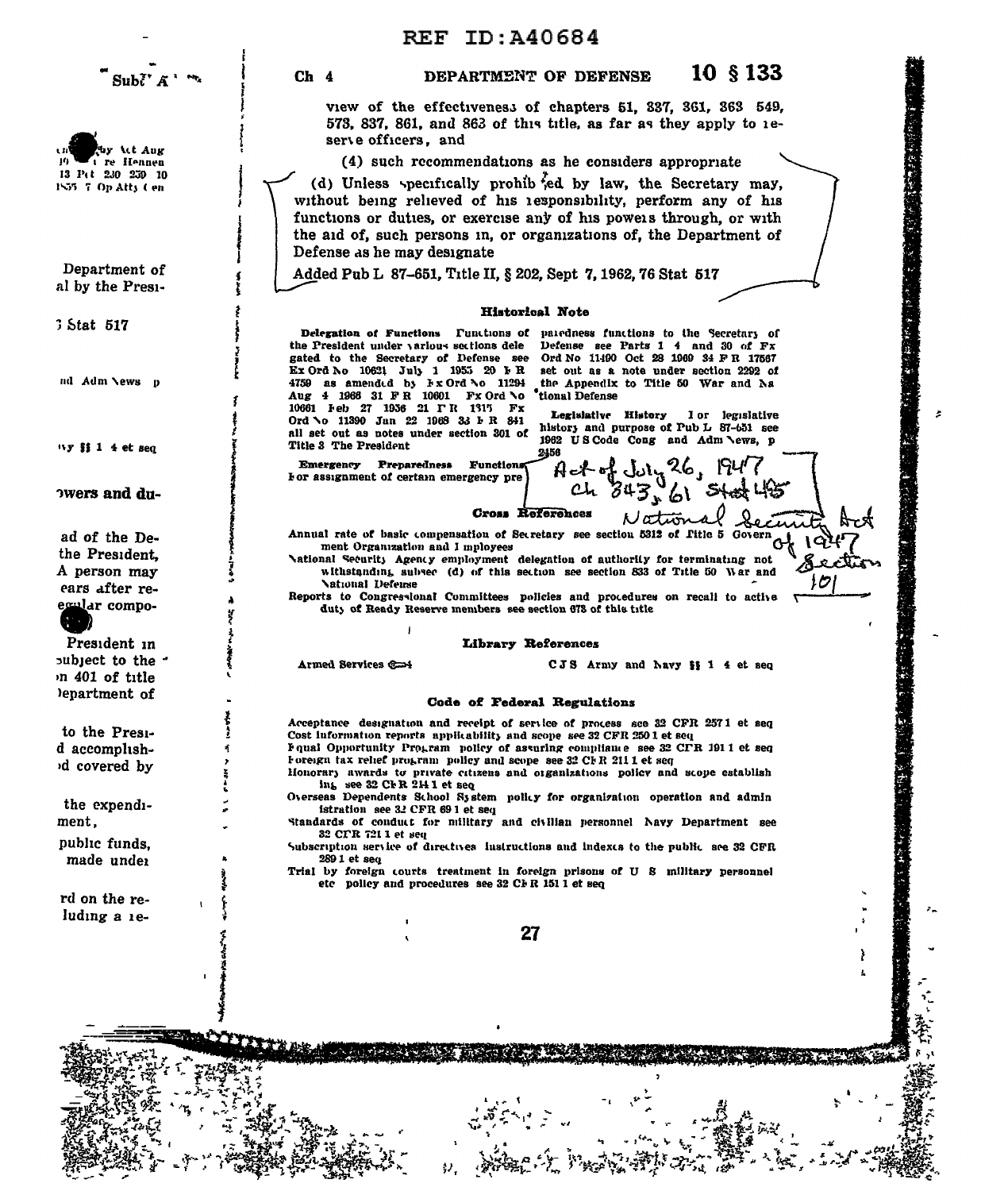REF ID:A40684

Till 18-952 Dyslomatic Codes of Coverposations <u>Whoever by vailur J kis amplayment by the as obtains...</u>  $\frac{1}{2}$   $\frac{1}{2}$   $\frac{1}{2}$   $\frac{1}{2}$   $\frac{1}{2}$   $\frac{1}{2}$   $\frac{1}{2}$   $\frac{1}{2}$   $\frac{1}{2}$   $\frac{1}{2}$   $\frac{1}{2}$   $\frac{1}{2}$   $\frac{1}{2}$   $\frac{1}{2}$   $\frac{1}{2}$   $\frac{1}{2}$   $\frac{1}{2}$   $\frac{1}{2}$   $\frac{1}{2}$   $\frac{1}{2}$   $\frac{1}{2}$   $\frac{1}{2}$  Baudon Lechin 1357 fils 22 vsc 1940 ed. Jik 18 be 798 Dislaure J Clanifiel Information Cent au desse dans sixte por expositor et communications lap obtained by count. mouthought person agange modificated 9 the President of to head paradeget of again, with which is expressly designed g the President de engage à comme actuaire por vle US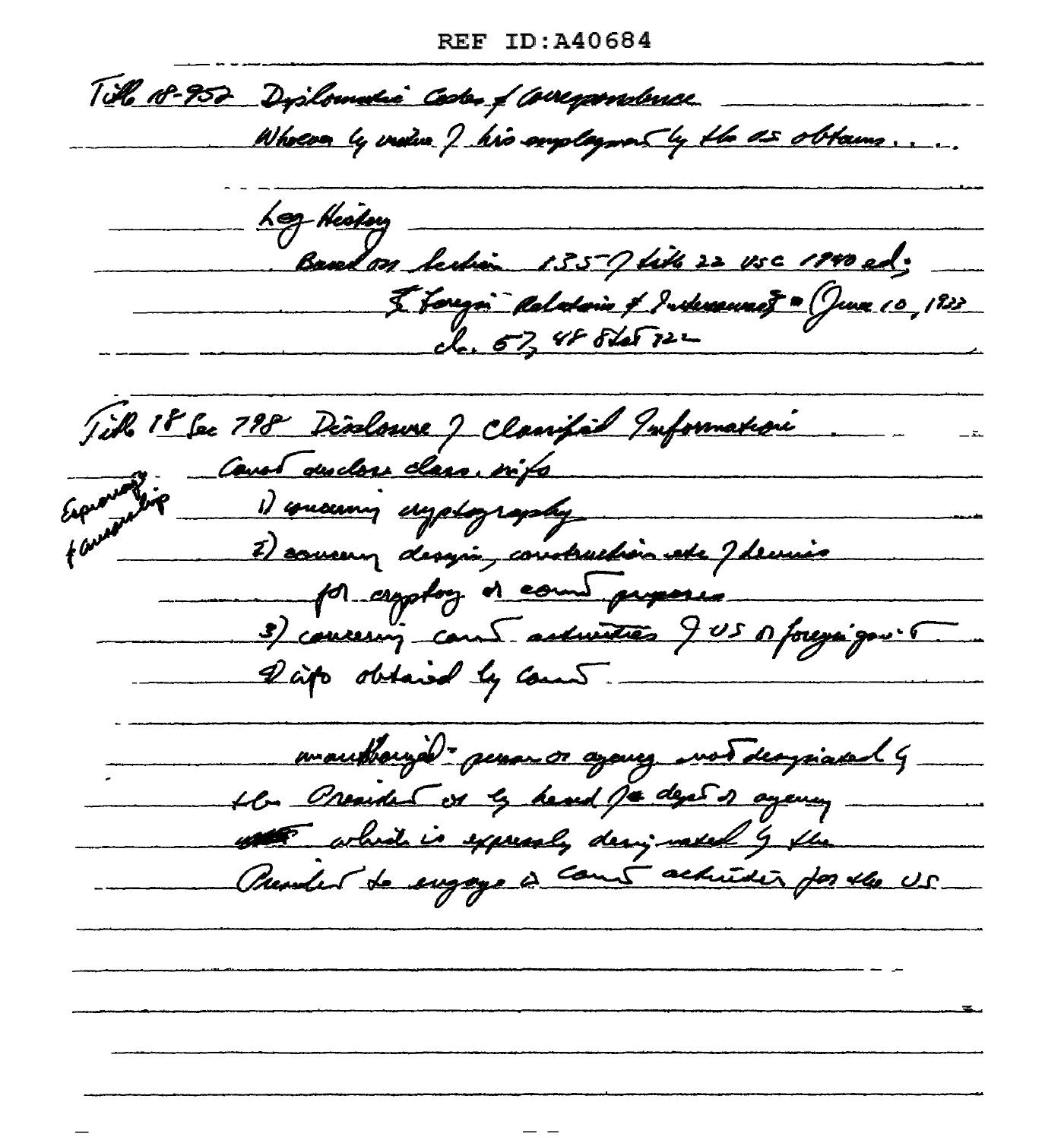-4933-18 USC 952 -{G 5=D  $181507$ 330 Title 10 US cod 962 Arnal Lewisa Contre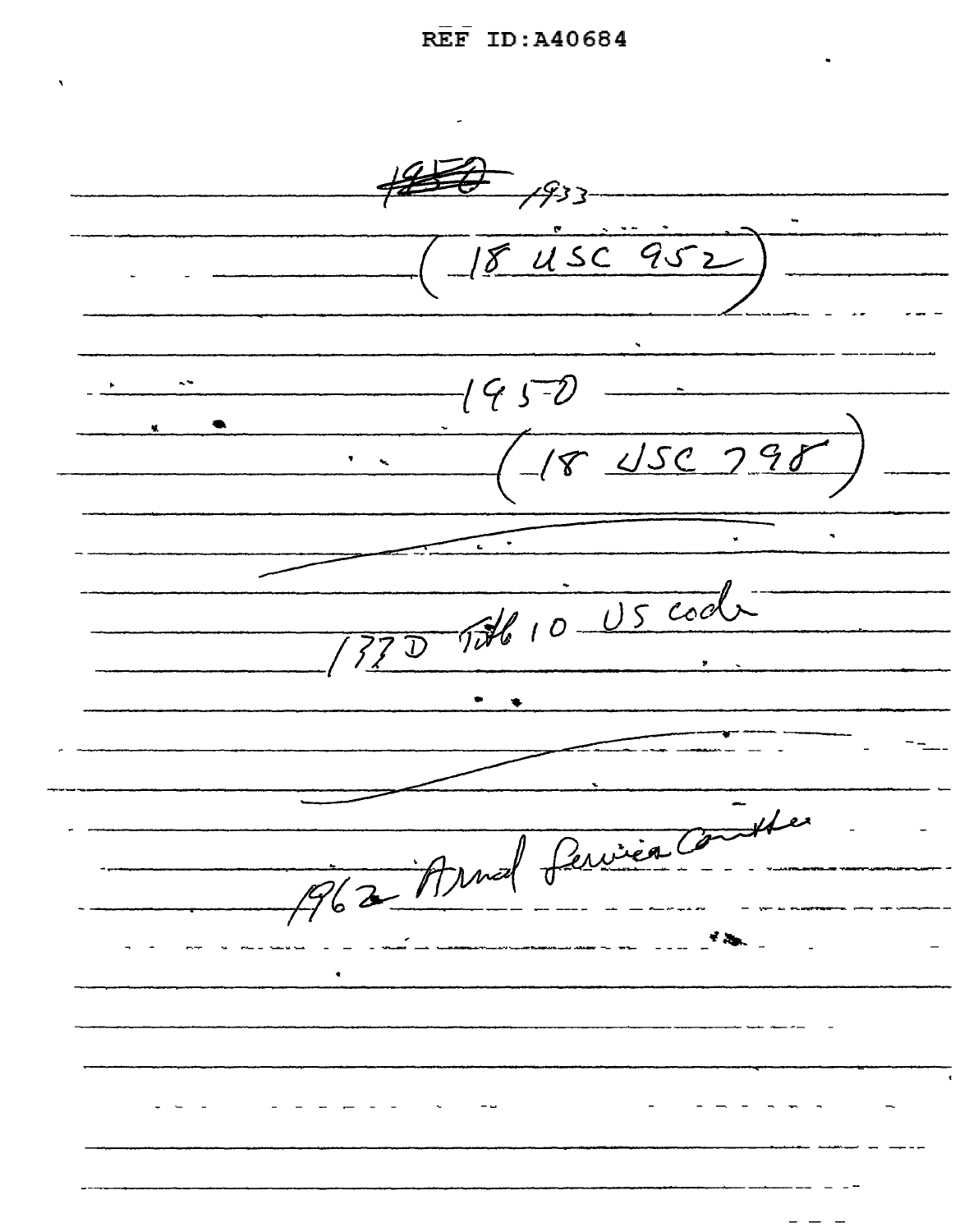Sechan 133 05: Till 10 Secretary of Defense (d) anless specifically probabiled by law, the perday bacing relieved of responsibility, muy athan Lour my J ha funchain or dules, or exercise his pauris through <u>os univer the aid of</u> any such persons sig or syramjaturis 1),  $\mu$ 7 Defense as le may designate Department Caddel Pub 1.87-657, Wh II 3202 8457 1962, 7651et. (ربر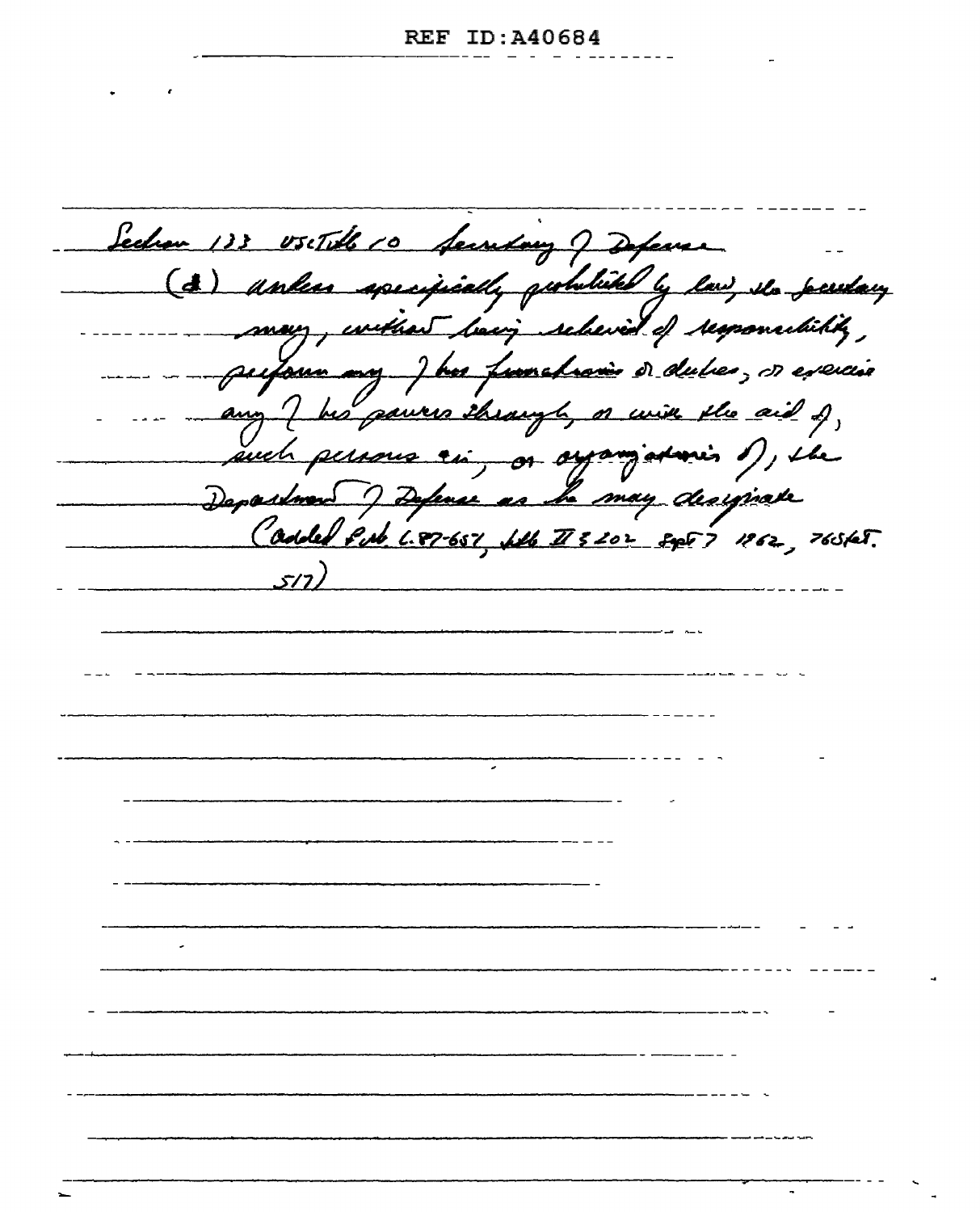18 § 797

# **CRIMES**

### § 797. Publication and sale of photographs of defense installations

On and after thirty days from the date upon which the President defines any vital military or naval installation or equipment as being within the category contemplated under section 795 of this title, whoever reproduces, publishes, sells, or gives away any photograph, sketch, picture, drawing, map, or graphical representation of the vital military or naval installations or equipment so defined, without first obtaining permission of the commanding officer of the military or navil post, camp, or station concerned, or higher authority, unless such photograph, sketch, picture, diawing, map, or graphical representation has clearly indicated thereon that it has been censored by the proper military or naval authority, shall be fined not more than \$1,000 or imprisoned not more than one year, or both June 25, 1948, c 645, 62 Stat 738

Library references War and National Defense @ 48 CJS War and National Defense § 56

### Historical and Revision Notes

Roviser's Note. Based on sections 45 and 45h of Title 50 USC 1940 cd Nar and National Defense (Jan 12 1938 c 2 §§ 1 3 52 Stat 3)

age since punishment cannot be imposed until a conviction is secured

Minor changes were made in phrase 80th Congress House Report No ology 304

Punishment provision of section 45 of tional Defense is repeated War and Na on conviction were deleted as surplus

Canal Fone. Applicability of section to-Canal Zone, seo section 14 of this title

### $$798.$ Disclosure of Classified Information<sup>1</sup>

(a) Whoever knowingly and willfully communicates, furnishes, transmits, or otherwise makes available to an unauthorized person. or publishes, or uses in any manner prejudicial to the safety or interest of the United States or for the benefit of any foreign government to the detriment of the United States any classified information-

(1) concerning the nature, preparation, of use of any code, cipher, or cryptographic system of the United States or any foreign government, or

(2) concerning the design, construction, uso, maintenance, or repair of any device, apparatus, or appliance used or prepared or planned for use by the United States or any foreign government for cryptographic or communication intelligence purposes, or

(3) concerning the communication intelligence activities of the United States or any foreign government, or

440

C fro: the Shall ten yeu (b) A The the tim. security Agency The

 $Ch<sub>37</sub>$ 

in their of secre used for cance, or

The ter son or pe faction, p within a any perso foreign co United St-

The ter. methods **11** ing of info tended rec

"The tern which, is set forth 1 the head of which is e munication

(c) Noti lawful der mittee of States of A  ${\rm c}$   $^1$  655, § 24 1 So enacter

Canal Zen to Canal Zon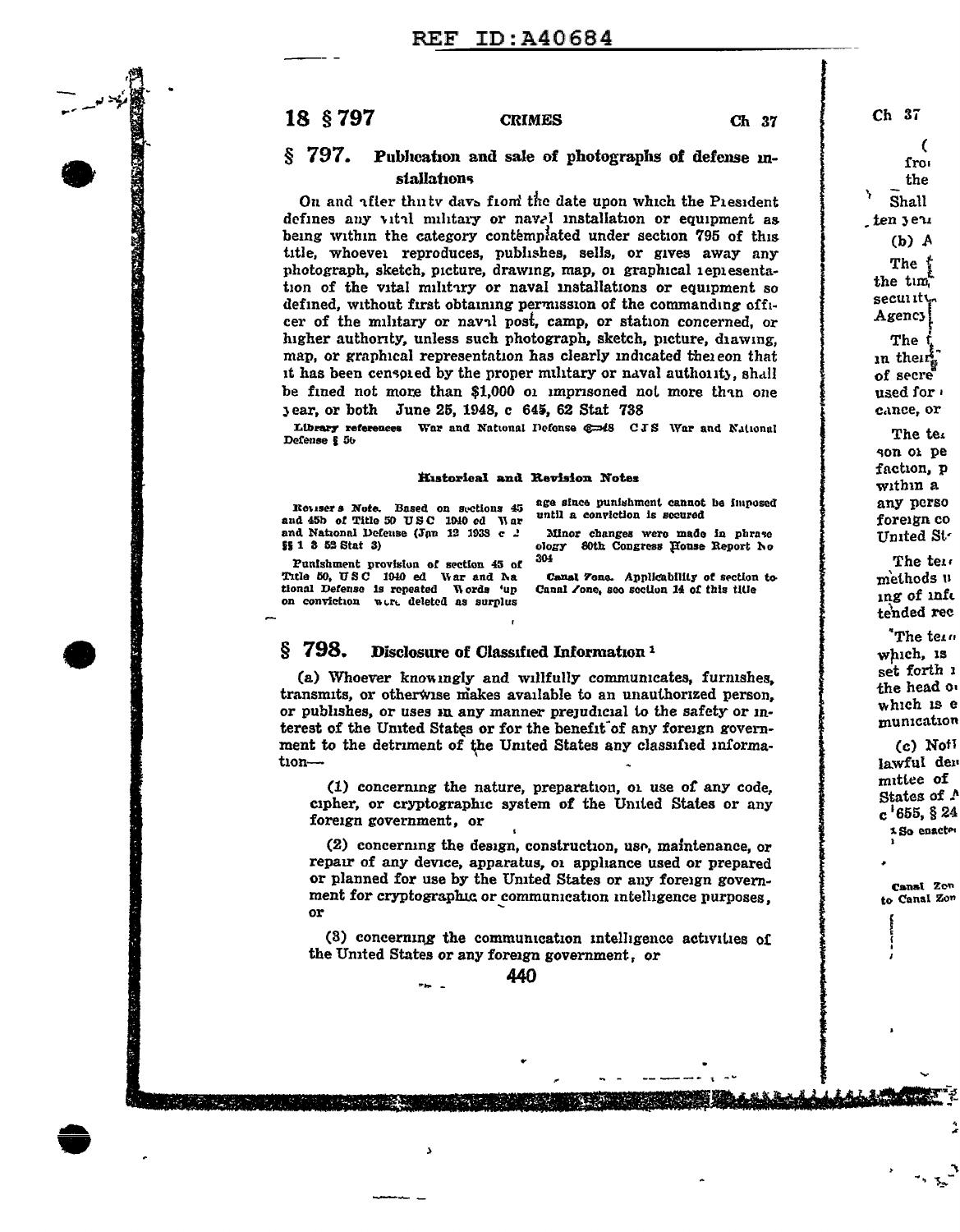# **REF ID: A40684**



which the President ion or equipment as section 795 of this or gives away any graphical iepresentaons or equipment so he commanding offitation concerned, or ch, picture, drawing, idicated thereon that iaval authority, shall not more than one 38

CJS War and National

### es

hinent cannot be imposed on is secured

s were made in phrasengress House Report No

Applicability of section to section 14 of this title



*iunicates*, furnishes, mauthorized person. to the safety or inany foreign governclassified informa-

or use of any code, nited States or any

'se, maintenance, or ce used or prepared any foreign governtelligence purposes,

1gence activities of , or

# $(h<sub>37</sub>$

### 18 § 798 ESPIONAGE AND CENSORSHIP

(4) obtuned by the processes of communication intelligence from the communications of any foreign government, knowing the same to have been obtuned by such processes-

Shall be fined not more than \$10.009 or imprisoned not more than ten years, or both

(b) As used in subsection (a) of this section-

The term "classified information" means information which, at the time of a violation of this section, is, for reasons of national security, specifically designated by a United States Government Agency for limited or restricted dissemination or distribution,

The terms "code," "cipher," and "cryptographic system" include in their meanings, in addition to their usual meanings, any method of secret writing and any mechanical or electrical device or method used for the purpose of disguising or concealing the contents, significance, or meanings of communications.

The term "foreign government" includes in its meaning any person or persons acting or purporting to act for or on behalf of any faction, party, department, agency, bureau, or military force of or within a foreign country, or for or on behalf of any government or any person or persons purporting to act as a government within a foreign country, whether or not such government is recognized by the United States,

The term "communication intelligence" means all procedures and methods used in the interception of communications and the obtaining of information from such communications by other than the intended recipients.

The term "unauthorized person" means any person who, or agency which, is not authorized to receive information of the categories set forth in subsection (a) of this section, by the President, or by the head of a department or agency of the United States Government which is expressly designated by the President to engage in communication intelligence activities for the United States

(c) Nothing in this section shall prohibit the furnishing, upon lawful demand, of information to any regularly consututed committee of the Senate or House of Representatives of the United States of America, or joint committee thereof Added Oct 31, 1951,  $c$  655, § 24(1), 65 Stat 719

÷

1 So enacted See second section 798 enacted on June 30 1953, set out below

 $\mathbf{1}$ 

## **Historical Note**

Legislative History For legislative his Canal *Tone* Applicability of section tory and purpose of Act Oct 31 1951, see to Canal Zone see section 11 of this title. 1951 US Code Cong and Adm News, p 2578.

441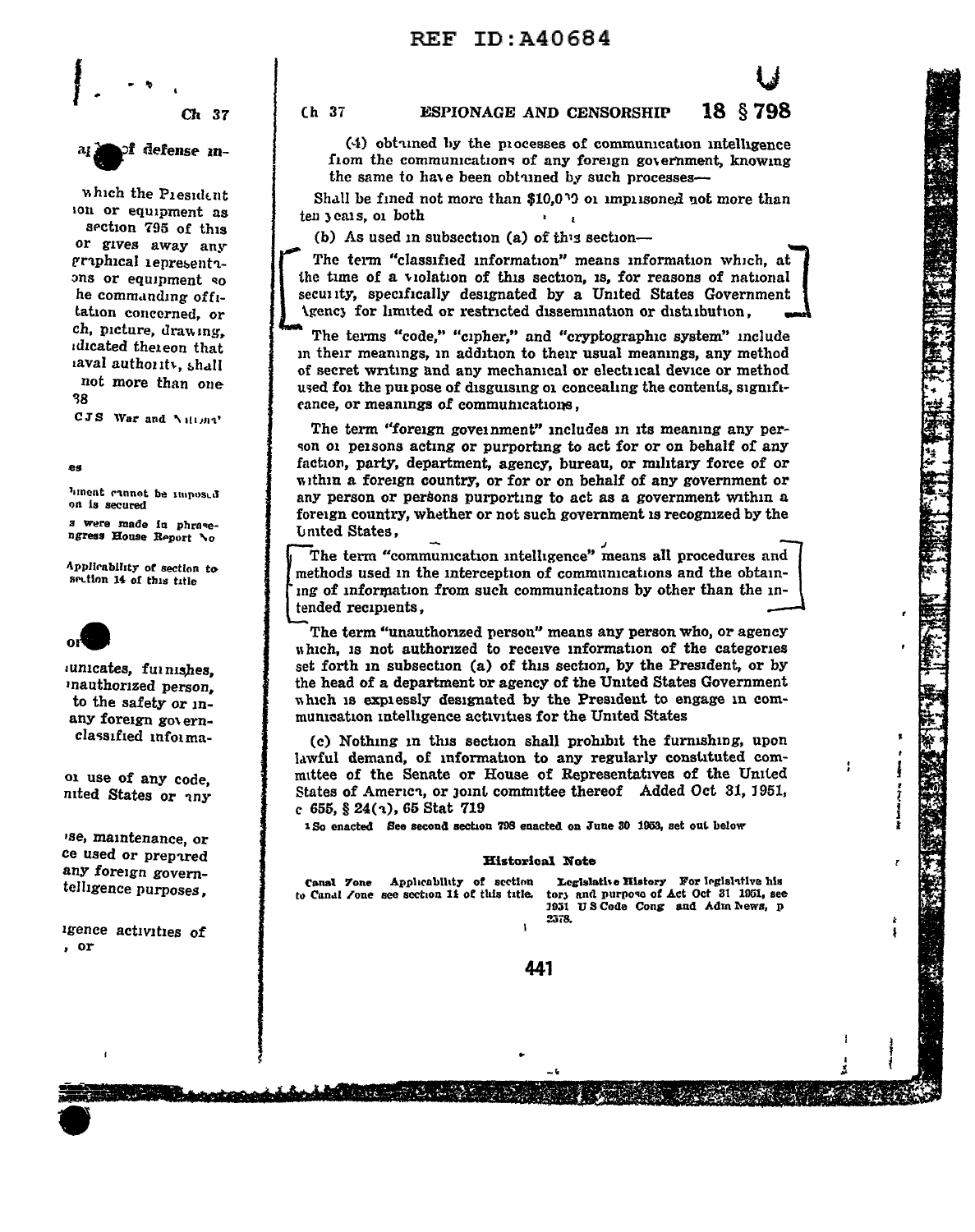**REF ID: A40684** 

# 18 § 798

# **CRIMES**

### C.oss References

Disclosure of classified information by Government officer or employee see section 783(b) (d) of Title 50 War and National Defense.

Tederal retirement benefits forfeiture upon conviction of offenses described under this section see section 2282 of Title 5 Executive Departments and Government Offi cers and Fmployees

Veterans benefits forfelture unon conviction under this section see section 3505. of Title 38 Veter ins Benefits

### **Notes of Decisions**

# I ibrary references

War and National Defense C=48. CJS War and National Defense § 56

### 1 Constitutional safeguards

The National Security Act former sec tion 171 et seq of Title 5 and the Armed Service Procurement Act section 2301 et seq of Title 10 together with this sec tion making it a crime to communicate intelligence information to unauthorized persons and section 7S3 of Title 50 mak ing it a crime for officer or employee of United States to communicate classified

information to agents of foreign govern ments or Communist organizations do no authorize Department of Defense to cre ate industrial security clea ance program under which affected persons may low. their jobs and may be restrained in fol lowing their chosen professions on basis of fact determinations concerning their fitness for clearance made in proceedings in which they are denied traditional pro cedural safeguards of confrontation and Greene v McCirov cross examination App D C.1959 79 S Ct 1400 360 U S 474 3 J Ed 2d 1377

### § 798. Temporary extension of section 794<sup>t</sup>

The provisions of section 794 of this title, as amended and extended by section  $1(a)$  (29) of the Emergency Powers Continuation Act (66 Stat 333), as further amended by Public Law 12, Eightythird Congress, in addition to coming into full force and effect in time of war shall remain in full force and effect until six months after the termination of the national emergency proclaimed by the President on December 16, 1950 (Proc 2912, 3 CFR, 1950 Supp. p 71), or such earlier date as may be prescribed by concurrent resolution of the Congress, and acts which would give rise to legal consequences and penalties under section 794 when performed during a state of war shall give rise to the same legal consequences and penalties when they are performed during the period above provided for Added June 30, 1953, c 175, § 4, 67 Stat 133

<sup>1</sup> So enacted See first section 798 enacted on Oct. 31, 1951 set out above

### **Historical Note**

442

References in Text Section 1(a) (29) of the Fmergency Powers Continuation Act (66 Stat 333) as further amended by<br>Public Law 12 Lighty third Congress referred to in the text was formerly set out as a note under section 791 of this title and was repealed by section 7 of Act June 30 1953.

Proc. 2912 3 C I'R 1950 Supp, p 71 referred to in the text is an erroneous citation It should refer to Proc 2914

which is set out as a note preceding section 1 of Appendix to Title 50 War and **National Defense** 

Canal Zone. Applicability of section to Canal Zone, see section 14 of this title.

Legislative History: For legislative history and purpose of Act June 30 1953, see 1933 US Code Cong and Adm News  $p 17.9$ 

 $Ch$  39

 $Ch<sub>37</sub>$ 

# § 799.

Whoever to violate an tor of the P protection o cility, or par vehicle, or p tody of the equipment in the Adminis shall be fin one year, or July 29, 195 Library refe-Conspiracy \$ 12

Codification subsec (c) of 568. Subsecs ( are classified t The Public Hea (d) of section 1114 of this til 204 is clessified 42  $\cdot$ 

## **CHAPTEI**

Sec Defini 831. Transp 832 agen Marku 833 artı. Regul<sup>-</sup> 834 Admin 835 Transı 836 Explo 837 fol n per-

> 1960 Amendm 6, 1960 71 St Dangerous Ar in the chapter active materi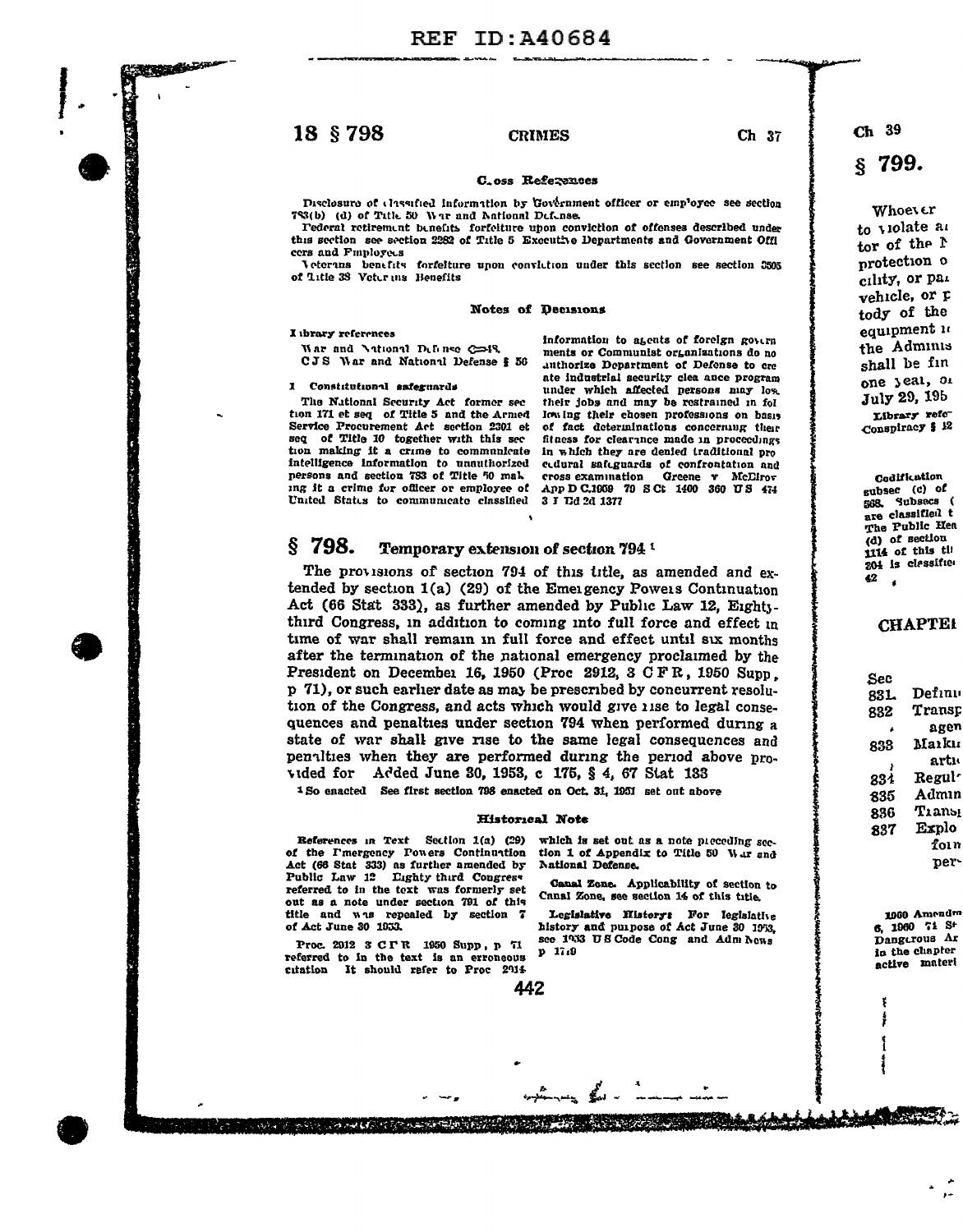cially where court had already charged<br>
adequately on attempt count. Id<br>
adequately on a stempt count, Id<br>
In prosecution for conspiracy to<br>
this section forcinding conspiracy to<br>
transmit information relating to the nat-<br>

Let 2d 1107<br>
22. Harmless or projection we were very the Let 2d 1107<br>
22. Harmless or projection computed diplo<br>
which the chines in a United States or process to<br>
three diplomatic personnel declared to be<br>
persona non gra

2d 475, on remand 318 F Supp 66.<br>
24 475, on remand 318 F Supp 66.<br>
24 Defendant convicted on two counts, one charging that defendant conspired with<br>
cemployee of foreign embassy to transmit<br>
information relating to nation

count and not to conspiracy count, espe- ces on each count. Boeckenhaupt  $\vee$  U cially where court had already charged S C.A Va 1968, 392 F.2d 24 certiorari de adequately on attempt count. Id also S C 162, 393 U S. 896, 2

2d 177<br>
25. Torrection<br>
Fact that district court was underdant<br>
correct impression in 1973 that defendant<br>
corines of conspiracy to commut espion<br>
to crime of conspiracy to commute valid<br>
ty corines did not operate to unde

There we be a state of interview which<br>
we make a set of the state and the state of the magnetic ordense connect in prosecution for contract<br>
where the decay of the state of the and the base of the street of violate this s

US 892 17 L.Ed.2d 126, The Case of the Secretion and descriptive testimony of atomic bomb and descriptive testimon were not getentifically complete and are current to incredible as the september of the convicted espionage

hearing denied S3 S Ct 1025, 390 U S 977, 19 L Ed.2d 1197<br>
Person coavicted as spr was not entitled to post conviction relief because<br>
effect as spr was not entitled to coat conviction reflect because<br>
schematic drawing in

## \$798



1. Historical decuments<br>
This section did not have application to<br>
or prosecribe publication of historical doc-<br>
or prosecribe publication of historical documents<br>
and the Tonkin Gulf incident. U S you<br>
New York Times Co.

onal defense information was curate as to enable foreign power to conditioned to consecutive senten strain in  $\mathcal{L}_n$ .<br>
Disclosure of Classified Information  $\mathcal{L}_n$ .<br>
Allex to Notes<br>  $\mathcal{L}_n$ .<br>
Allex to Notes<br>  $\mathcal{L$ 

ç.

Ä,

 $\overline{\phantom{a}}$  $\bullet$ 

Ř دي.<br>د و

-r

- 5 -

168



 $\frac{1}{2}$ 

S 832, Transports agents, and other dan

AR A TIME A  $\mathcal{L}(\mathbf{X})$  $\ddot{\phantom{1}}$ Transportation of hazard<br>et seq. 397 1 et seq

 $\sim$  \$ 834 Regulations with the same and different of Final and different commission and different commission and other differed to an analytic and other dimensional control and other dimensional control the Section vers extend to the section ve section were transported to Secretary of Transported the Depart<br>L 89-670 Oct. 15 1966, which readed the Depart<br>portation See section 1686<br>tie 49, J.ransportation

سي سي ڪاري سي

- Supplementary Inde-

Hability within section 12

Level of the same and the southern in the same and the same and the same and the same and the same and the same and the same and in the same in the same in the same in the same in the same in the same in the same in the sa

x S 20 408 64 M186 24 762.<br>
6 Regulations-Generality<br>
The Commission s safe<br>
providing that in freight we<br>
commission s safe<br>
providing that in freight we<br>
can the next to any car placerded<br>
flammable poison gas<br>
freight t

 $45$  U S  $C_{474}$   $P^{\prime\prime}$ 



Ĩ

**CHAP1**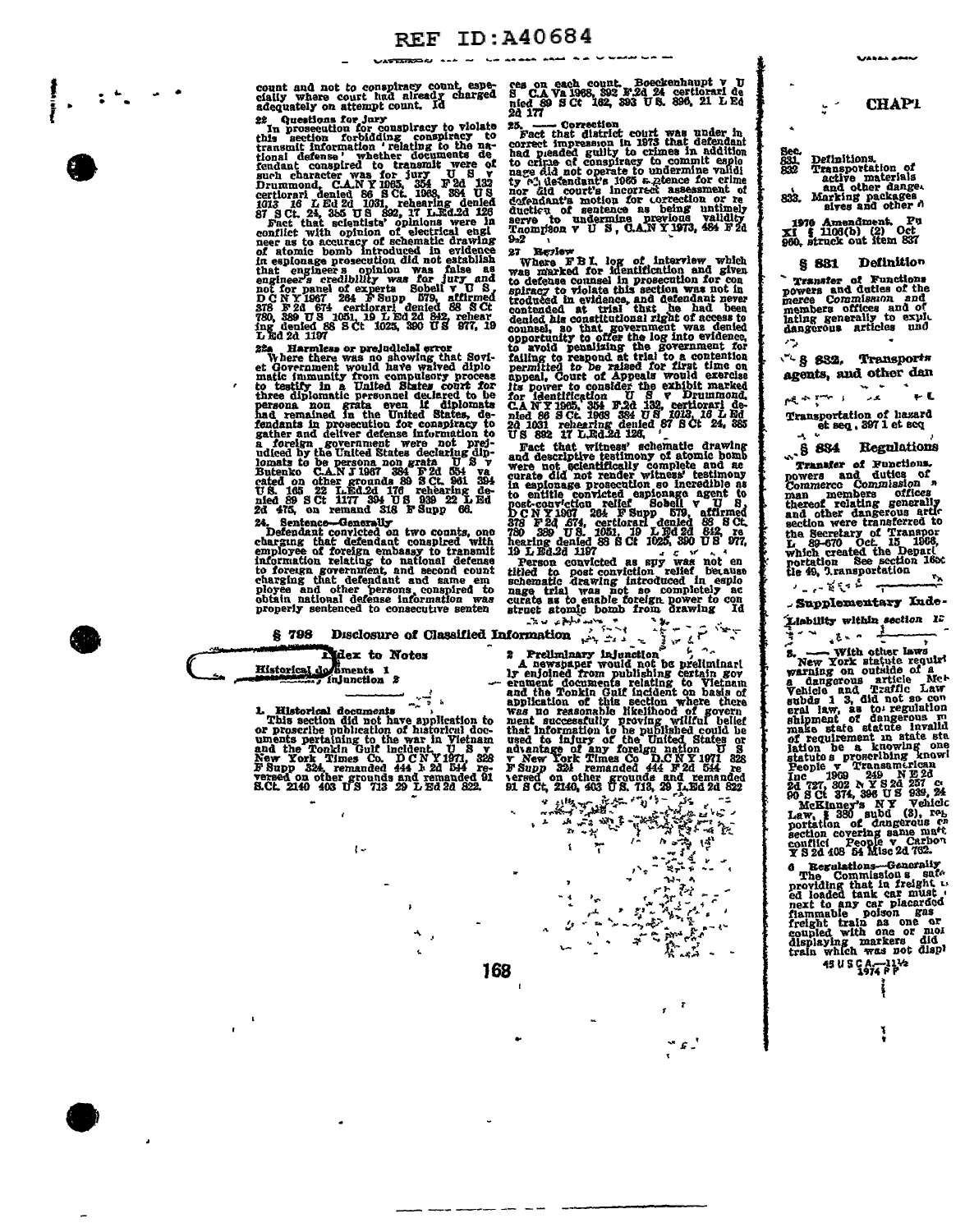

idence neign governments ortign government neign governments of foreign government  $for \ell$  ign government endly nation

tion foreign nation n ition

*igerent* nation usite to vessels dept ture for false statements in aid of neutrality b certain countries ad narcotics to Pacific Islands. (14) 68 Stat 861 which repealed secto reflect the repeal

# rnments

or consulai officer ot attaché. of a foreign government without r, shall be fined not more in m ten vears, or both June

### evision Notes

Minor changes in thriseology were nde. Soth Congress Heuse Peport No  $\mathbf{H}$ 

Canal Zone Applic shifty of section in in it Zone see section 14 of this title

### rences

onsul or officers see we in 915 of this

in 11 of this title. this title

# REF TD: A40684

# $(h, 45)$

Notes of Decisions  $\mathbf{r}$ Constitution dity 1 construction with other liws 2 Indence (

indictment Jurisdiction 3 tinus 4

Ithers references International Law Coll 21 CJS International law \$ 12

### *i* Constitutionality

This section requising prior notifier tion to Secretary of State before acting as agent for foreign government con templates no future criminal activity and 14 not unconstitutional because inciden tilly it might be applicable to one about to be criminally engaged U S v Mel Lh DCIN1961 193 I Supp 586.

## · Construction with other laws

There is no inconsistency between this section and section 612 of Title 22 making it criminal offense for a person becom ing agent of foreign principal to fail to register with Attorney Ceneral I  $S_{V}$ Melckh D C Ill 1961 193 I Supp 588

# , Jurisdiction

LSCAConst Art 3 § 2 cl 2 giving supreme Court original and exclusive urisdiction in proceedings against am bassadors or other public ministers of forcaga nations had no application to slien defendant in prosecution for con entracy to violate this section and section 793 of this title relating to gathering and transmitting defense information where

### the defendant was an employee of the United Nations he worked exclusively in nondiplomatic capacity and he was not cligible to "ecrive and did not enter Inited States on American diplomatic visa but only on nondiplomatic visa-L S & Malch DCN1150 190 1 Supp 67

### 4 Venue

FOREIGN RELATIONS

The proper yeaus to try a yiel stor of former section 601 of Title "2 was in the district where the defendant acted as agent without having given prior notification to the Secretary of State I S v Buerk DCWis 1941 38 1 Supp 400

### 5. Indiciment

Indictments charging that defendints conspired to transmit information relating to national defense and conspired to att is agents of another nation without prior notification to Secretary of State would not be dismissed on ground that United States placed defendants alleged coconspirators who were prospective wit nesses, beyond jurisdiction of court without notice to defendants where there was no proof of suppression of ever dence or even existence thereof USA 1 gorov DCNY1364 232 I Supp 732

### 6 Endeato

I vidence sustained conviction of conspirity to violate former section 601 of Title 22 which made it a crime not to engister with the Secretary of State if<br>register with the Secretary of State if<br>one is acting as an agent of a foreign<br>povernment U S v Heine CCANY<br>1945 151 1 2d 813 certioral denied Co SCt 975 328 US 833 90 J Fd 100S

### \$952. Diplomatic codes and correspondence

Whoever, by virtue of his employment by the United States, obtains from another or has or has had custody of or access to, any official diplomatic code of any matter prepared in any such code, or which purports to have been prepared in any such code, and without authorization of competent authority, willfully publishes of furnishes to another any such cole or matter, or any matter which was obtained while in the process of transmission between any foreign government and its diplomatic mission in the United States, shall be fined not more than \$10,000 or imprisoned not more than ten year, or both June 25, 1948, c 645 62 Stat 743

Library references United States 6.33 CJS Luited States §§ 60 61

509





z.

÷

# 18 \$952

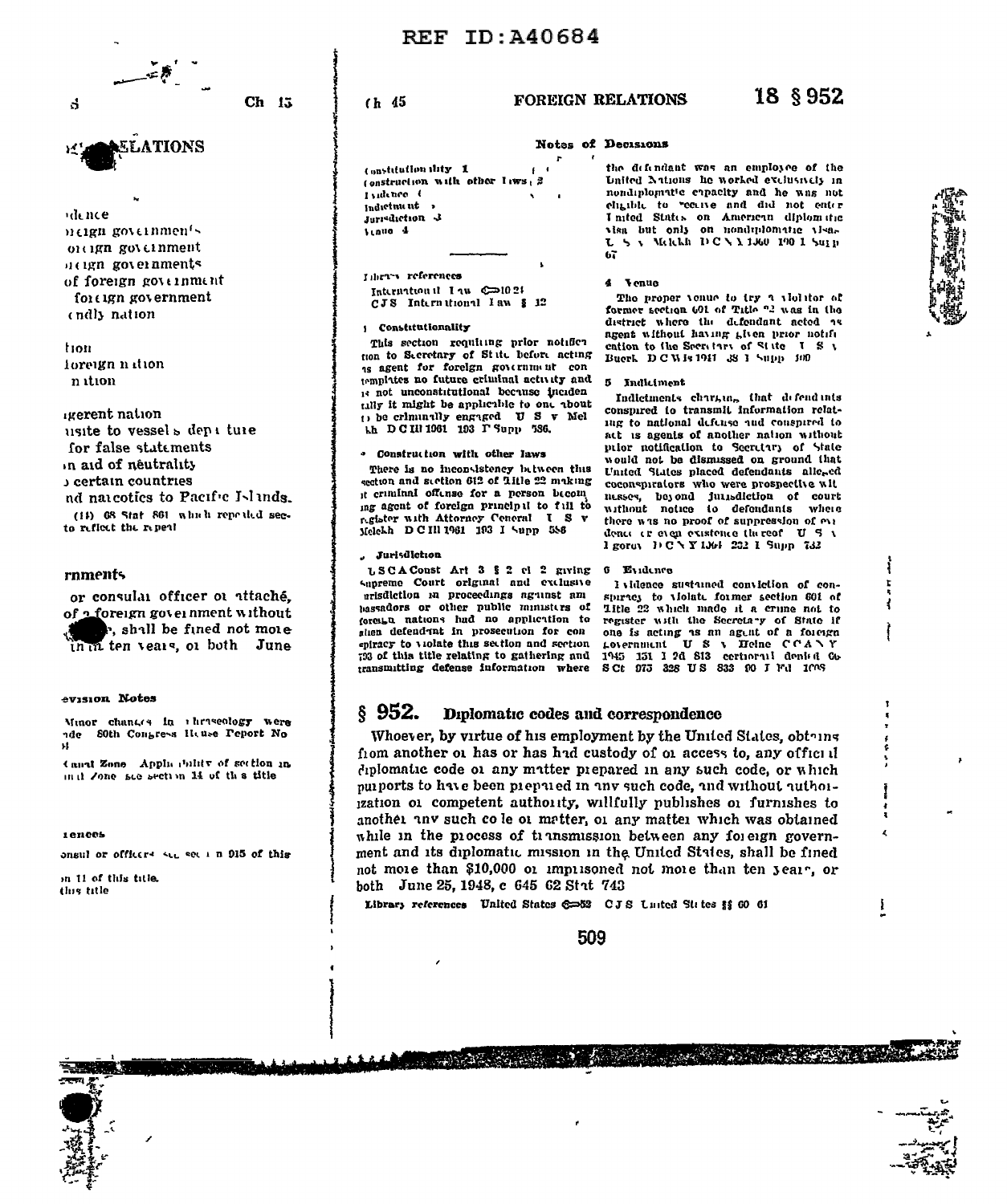# 18 \$952

# **CRIMES**

# Ch 45

respondence or inte eign government finence its mensure tion to any disp with the United St Information Center  $Sumb - 25$ 

3 Recognition of It was determin punishable by fin under that portion

### § 954.  $\mathbf{F}$

Whoever, in foreign govern makes any unt before any per which the affir used to influe. ment. or of an iniury of the ' any measure of agency thereot not more than June 25, 1948,

Revisers Vote of Title 22 USC tions and Interco 30 Title VIII § 1

1940 c 72 § 6, 5 Mundutory pun rephrased in the Words denati added to eliminate

Jurisdiction of c Letters writing of this title. f,

Y Digary reference International I CJS Internation

I Wiffully and ' Wilfully and Lr st itement – under

Historical and Revision Notes

Minor changes of phraseology were Pastd on section 135 Reviser's Note of little ... USA 1940 ed, Portuga Rel tions and Intercourse (June 10 1933 c Soth Congress House Report No nado  $.01$ 57 45 Stat 122)

### Cross References

Classified information

Disclosure by Government official penalty for a e section 733(b), (d) of 1sth. 50 War and National Defense

Disclosure of see section 793 of this fitle.

### $$953.$ Private correspondence with foreign governments

Any citizen of the United States, wherever he may be, who, without authority of the United States, directly or indirectly commences or carries on any correspondence or intercourse with any foreign government or any officer or agent thereof, with intent to influence the measures or conduct of any foreign government or of any officer or agent thereof, in relation to any disputes or controversies with the United States, or to defeat the measures of the United States. shall be fined not more than \$5,000 or imprisoned not more than three years, or both

This section shall not ubridge the right of a citizen to apply, himself or his agent, to any foreign government or the agents thereof for redress of any mjury which he may have sustained from such government ar any of its agents or subjects June 25, 1948, c 645, 62 Stat 744

## Historical and Revision Notes

Revisers Note. Based on Title 13 US C 1940 ed \$ 5 (Mar 4 1909, c 321 \$ 5<br>
5 Stat 1088 [drived from R S \$ 5335]<br>
Apr 22 1932 c 126, 47 Stat 132)

The reference to any citizen or resident within the jurisdiction of the United<br>Stites not duly authorized 'who counsels advises or assists in such corre spondence with such intent was omitted as unnecessary in view of definition of I rincipal in section 2

Mandatory punishment provision was rephrased in the alternative.

Minor changes of arrangement and in phraseology were made. 80th Congress House Report No 304

Canal Lone Applicability of section to Canal Zone see suction 14 of this title.

Any ambiguity in this chapter should

British Petroleum Co, DCNY1964

Waldron

be resolved in favor of lenity

### **Notes of Decisions**

Concrally 2 Construction 1 Recognition of 'nsurants 3

Library references International Law C=1018

ł

CJS International Law § 16

Citizens of the United States are for bidden by this section to catry on cor 510

1 Construction

231 P Supp 72.

2 Generally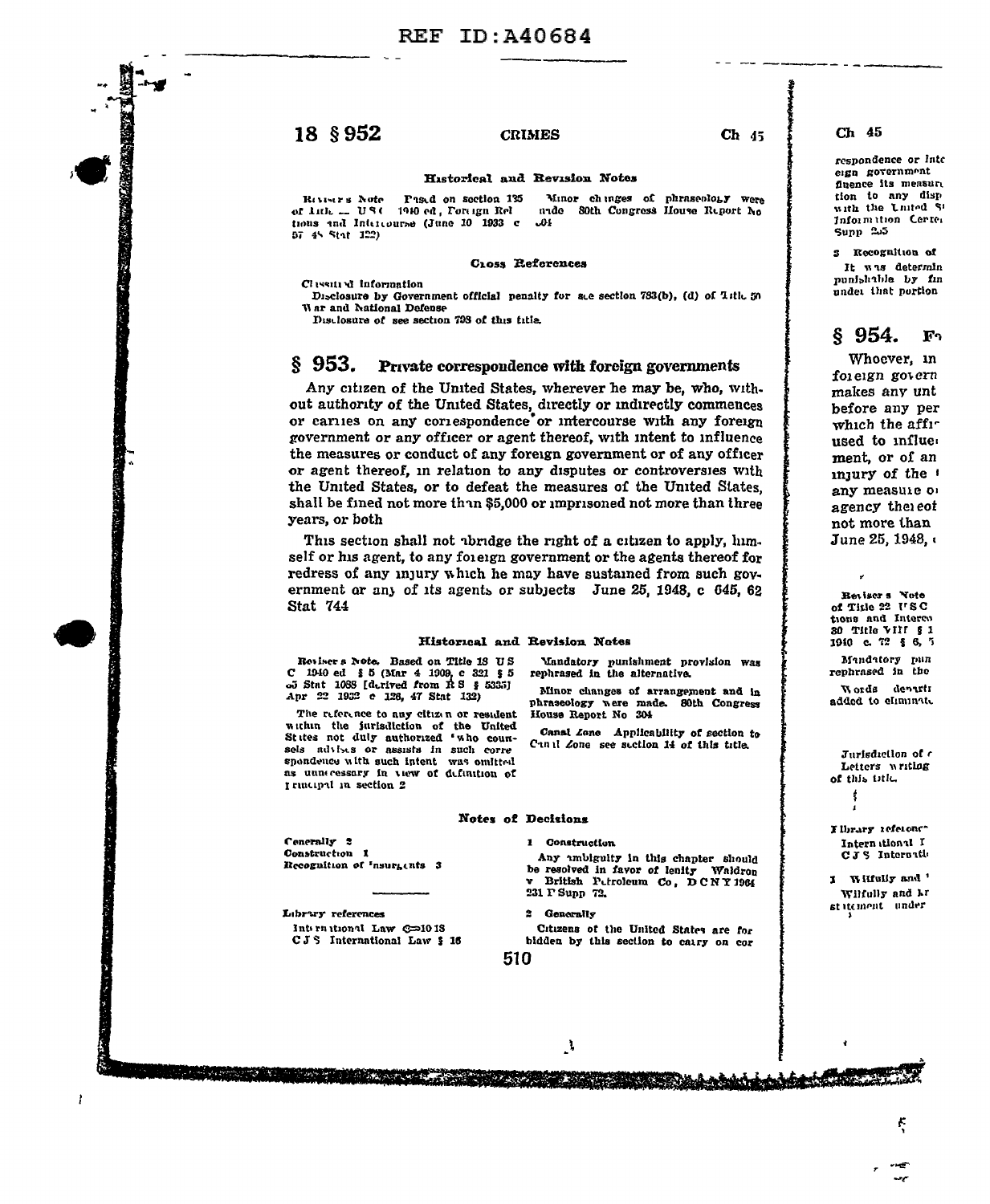# **REF ID: A40684**

| 1 rapionage 1917                                             |  |
|--------------------------------------------------------------|--|
| <u>i i provincia de la conte</u>                             |  |
|                                                              |  |
| 2 Juil 15-952 Deplomatic Codes & Correspondence Juvids, 1947 |  |
| c.645, 62, 161, 743.<br>$-6.645, 62$ del 743.                |  |
|                                                              |  |
|                                                              |  |
| 3. Title 18-798 Disclassive & Classified Information         |  |
| -- section (a) $#(1)$ cryptography -- + - - - =              |  |
| (2) *(2) cryptography or communication indeligence           |  |
| Car <sup>4</sup> (3) communication intellyence               |  |
| (a) (1) absourced from communication intelligence.           |  |
| $1257$ e. 655 $94(0)$ , 65 $6407$ 71P.                       |  |
|                                                              |  |
|                                                              |  |
|                                                              |  |
|                                                              |  |
|                                                              |  |
|                                                              |  |
|                                                              |  |
|                                                              |  |
|                                                              |  |
|                                                              |  |
|                                                              |  |
|                                                              |  |
|                                                              |  |
|                                                              |  |